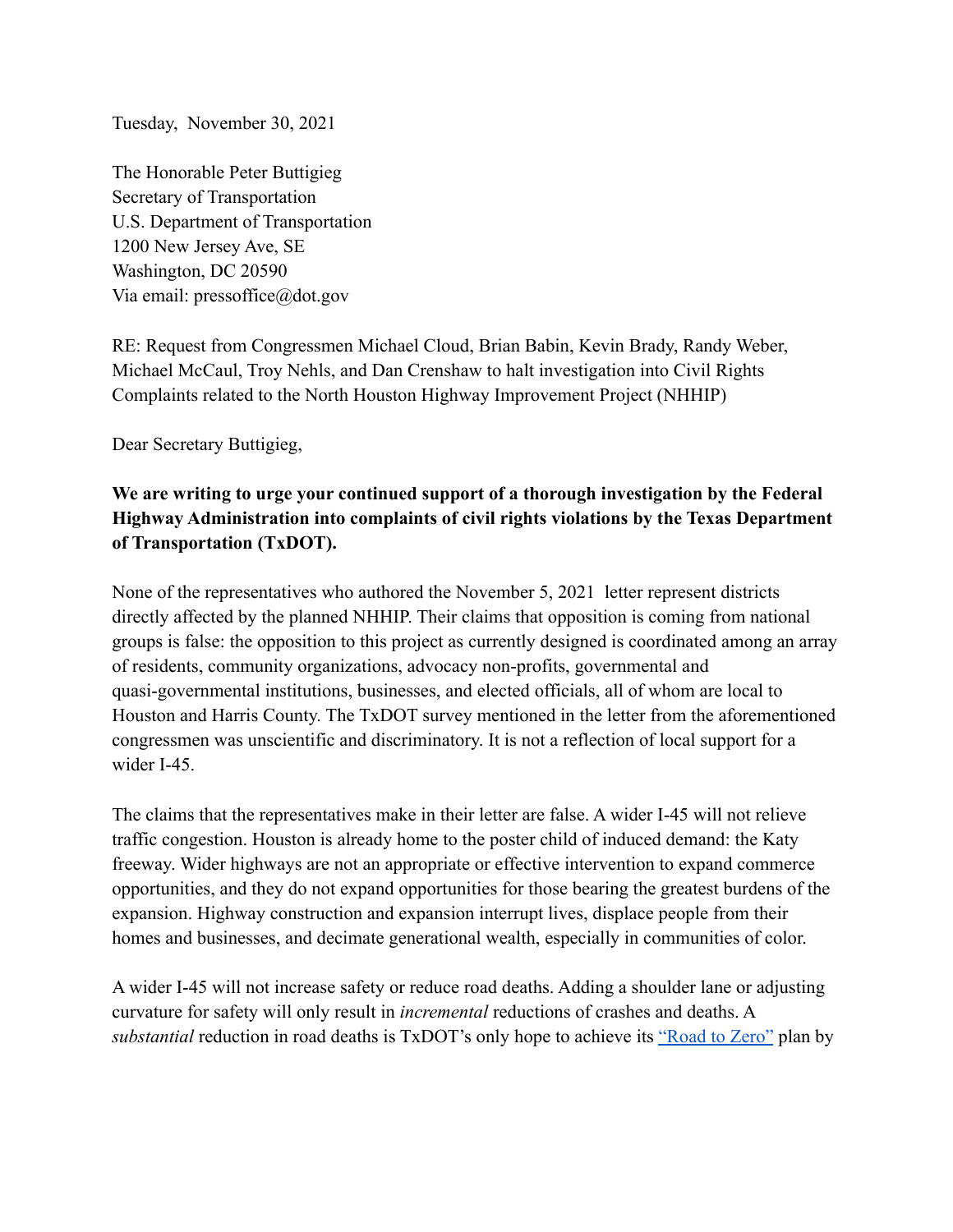2050. Providing other choices of transportation would reduce vehicle miles traveled (VMTs), prevent crashes, and more effectively enhance safety for non-car users of the road.<sup>1,2,3</sup> A wider I-45 is not a solution for hurricane evacuation egress. Houston and Harris County have witnessed mass evacuation by single-occupancy vehicles and the resulting chaos. More realistic and achievable interventions for mass evacuation include coordinated emergency planning, high-capacity mass transit, and smart delivery of emergency messages. A large portion of the current NHHIP would place I-45 below grade, increasing flood risk.

A wider I-45 will not prepare Houston's infrastructure for projected population growth. If the region sees the amount of growth expected, leaning into our car-centric transportation policy choices will result in more traffic, worse air quality, racial disparities in health outcomes, and more injuries and deaths on Texas roads. The modeling approach used to justify the NHHIP proposal is simplistic and incomplete. For large-scale projects like the NHHIP, the Houston-Galveston Area Council and TxDOT should update modeling data and use scenario planning for growth-projection and project design.

TxDOT's engagement with the public and local government throughout this process was and continues to be inequitable and one-sided. TxDOT presented its plans, asked for feedback, but failed to meaningfully consider and incorporate community feedback regarding displacement, air quality concerns, or loss of greenspace. In response, the City of Houston coordinated its own robust community engagement process that resulted in a significantly different, technically sound alternative called [Vision C;](https://www.houstontx.gov/planning/nhhip/#hear) it was ignored by TxDOT. Community members and organizations filed Title VI civil rights complaints and Harris County filed a lawsuit to challenge parts of TxDOT's environmental process.

The Title VI investigation gives voice to residents whom TxDOT ignored. The purpose of this investigation is not to draw out the project for the sake of delay; the FHWA must do its due diligence and investigate the very real impacts on the people of Houston. Houston deserves a project that truly prioritizes safety, centers the lived experience of those most impacted, and brings our city into the equitable transportation future it so desperately needs.

Sincerely,

Stop TxDOT I-45

<sup>&</sup>lt;sup>1</sup> "The Incompatibility of Vision Zero and VMT Growth." State Smart Transportation Initiative, July 6, 2020, <https://ssti.us/2020/02/24/the-incompatibility-of-vision-zero-and-vmt-growth/>.

<sup>&</sup>lt;sup>2</sup> "Safety over Speed Week: Our Transportation System Values Some Lives More than Others," Transportation For America, November 6, 2019, <https://t4america.org/2019/11/06/our-transportation-system-values-some-lives-more-than-others/>.

<sup>&</sup>lt;sup>3</sup> Angie Schmitt, Tanya Snyder, and Aaron Short, "Here's How Much Safer Transit Is Compared to Driving," Streetsblog USA, December 19, 2014, [https://usa.streetsblog.org/2014/12/19/heres-how-much-safer-transit-is-compared-to-driving/.](https://usa.streetsblog.org/2014/12/19/heres-how-much-safer-transit-is-compared-to-driving/)